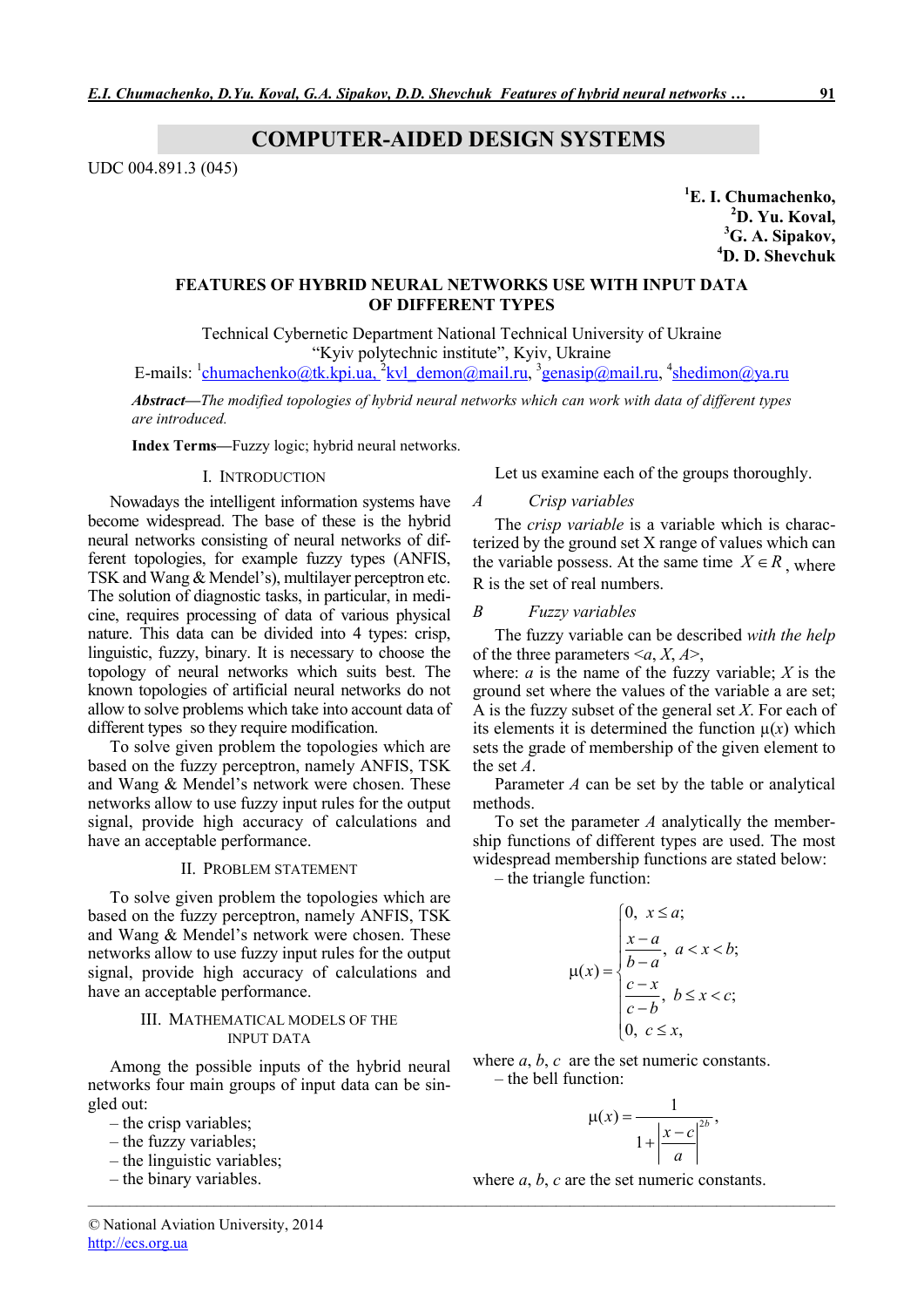– the Gaussian function

$$
\mu(x) = e^{-\frac{(x-b)^2}{2a^2}},
$$

where a, b, are the set numeric constants. [1]

### *C Linguistic variables*

The linguistic variable is the variable which can possess the value of phrases from natural or artificial language. The phrases, the values of which the variables possess, are in turn the names of the set variables and are described by the fuzzy set, i. e. *linguistic variable* is a set of fuzzy variables.

 ${x, T(x), X, G, M}$  are called the linguistic variable where:

*x* is a name of the variable;

 $T(x)$  is a set of linguistic variable values *x*. Every value is a fuzzy variable in the set *X*;

*G* is a syntactical rule for the formation of the names of new values of *x*;

*M* is a semantic procedure which allows to transform a new name generated through the procedure *G* into the fuzzy variable (to set a form of the membership function). It associates the name with its value, notion.

 $T(x)$  is also called a basic term-set, because it sets a minimal quantity of values. On the basis of these values other admissible values of the linguistic variable with the help of the rules *G* and *M* can be formed. The set  $T(x)$  and new values of the linguistic variable generated with the help of *G* and *M* form an extended term-set. [2]

## *D Binary variables*

Binary variables can possess only two values: either 0 or 1. They can signify the presence or absence of any condition, the answer (yes/no) to the question etc.

#### IV. SYNTHESIS OF THE TRANSFORMING BLOCK

For the following work it is necessary to transform all types of data to single type with which network will work. The proposed block converts fuzzy, binary and linguistic variables into crisp variables.

## *A Fuzzy variables*

The conversion block is a defuzzyficator, i. e. a converter of fuzzy numbers into crisp numbers. For our system it is used the centroid method of conversion. Depending on the method of presentation of the fuzzy variable (table or analytical presentation) it exist two variants of this method realization:

- for table representation 
$$
X_i = \{X_{ij} / \alpha_j\}
$$
,  
(where  $X_{ij}$  is an element of the fuzzy set;  $\alpha_j$  is a

value of membership function of the corresponding element) [3]

$$
X_i = \frac{\sum_{j=1}^k \alpha_j X_{ij}}{\sum_{j=1}^k \alpha_j};
$$

for the analytical representation  $(X_i = \{ X_{ii} / \mu(x) \},$  where  $X_{ii}$  is the element of the fuzzy set,  $\mu(x)$  is the membership function of the corresponding element). In this case the value of the output variable is defined as a center of mass for the curve  $\mu(x)$ , where [a, b] is a domain *X*. [3]

$$
X_i = \int_a^b x \mu(x) dx
$$

$$
X_i = \int_a^b \mu(x) dx.
$$

*Example*

Let the fuzzy variable *X* be set as  $X = \{1/0.5\}$ ;  $2/0.9$ ;  $3/0.4$ }. Then the converted value is:

$$
X' = \frac{\sum_{j=1}^{k} \alpha_j X_{ij}}{\sum_{j=1}^{k} \alpha_j} = \frac{1 \cdot 0.6 + 2 \cdot 0.9 + 3 \cdot 0.5}{0.6 + 0.9 + 0.5} = \frac{3.9}{2} = 1.95.
$$
  
*B* Binary data

For the binary variables processing data is normalized according to the formula:

$$
X_{norm} = \frac{(x - x_{min})(d2 - d1)}{x_{max} - x_{min}} + d1,
$$

where  $x$  is the binary value which is subjected to normalization;  $x_{\text{max}}$  is the maximum value of the input data;  $x_{\text{min}}$  is the minimum value of the input data.

After the following procedure data is reduced to the required range [*d*1, *d*2].

*Example*

Let the binary variable  $X = 1$  (i. e. "truth"),  $x_{\text{max}}=1$ ,  $x_{\text{min}}=0$ . Let us reduce *X* to the range [25, 50]:

$$
X_{norm} = \frac{(1-0)(50-25)}{1-0} + 25 = 50.
$$

### *C Linguistic variables*

The conversion block consists of two elements and has following appearance (Fig. 1).

The first block ("transformer") with help of knowledge database assigns the term of the linguistic variable with the fuzzy variable.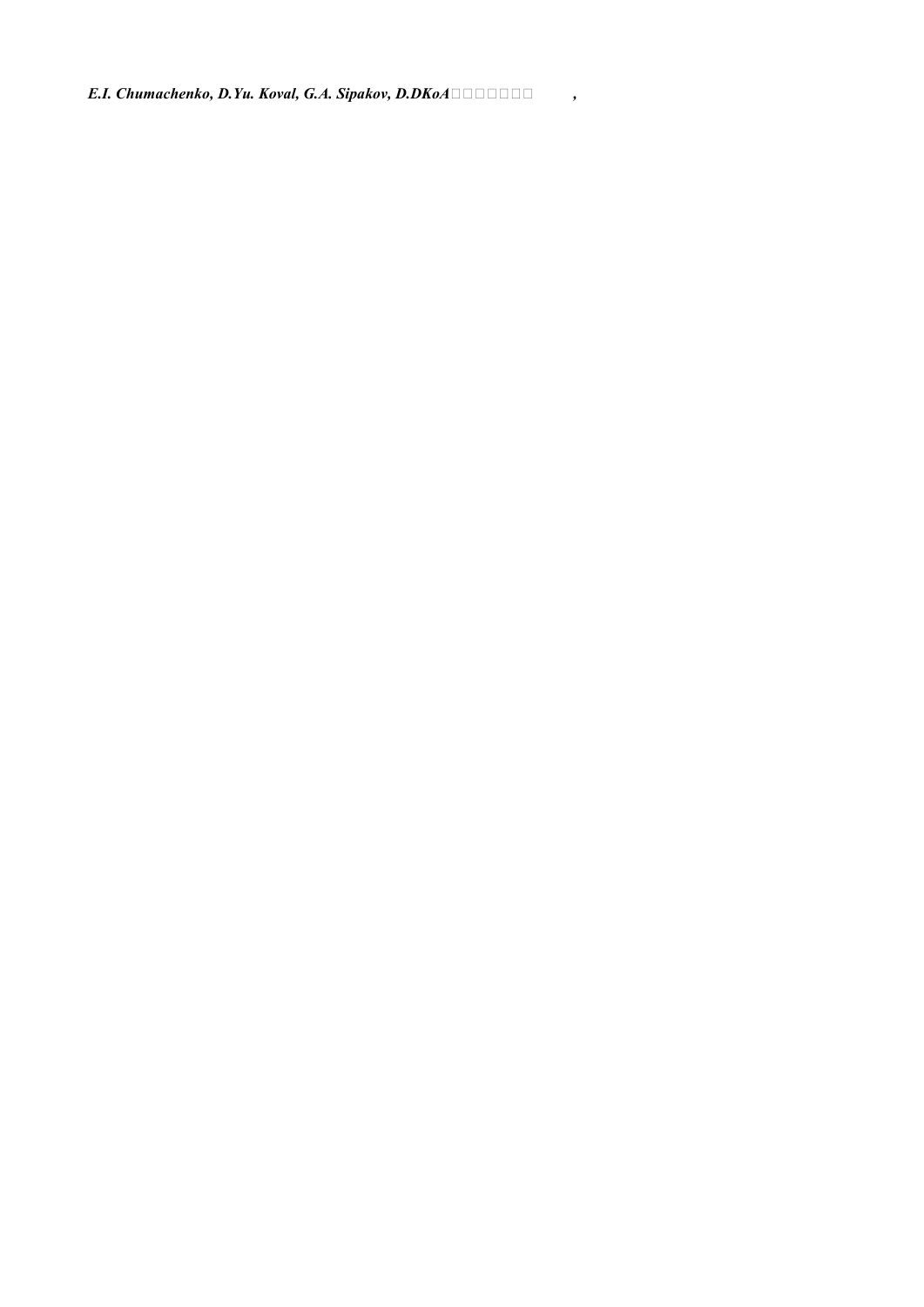rule through modeling of the logical operation AND and send to the output:

$$
w_i = min(\mu_{i1}(X_1), ..., \mu_{in}(X_n)).
$$

*Layer 3.* Neurons of this layer calculate the normalized power of the rule

$$
\overline{w_i} = \frac{w_i}{\sum_{j=0}^n w_i}.
$$

*Layer 4.* The value of the output variables is formed on this layer

$$
y_i = \overline{w_i} f_i.
$$

*Layer 5.* The output signal of the neural network is received and the defuzzyfication of the results is performed on this layer:

> $\overline{0}$  $\boldsymbol{0}$ *n i i i n i*  $w_i y$ *Y w*  $=$  $\equiv$  $=$ Σ  $\sum_{i=1}^{n}$

*i*

Then the general mathematical model of the network is a following: [3]

$$
Y = \frac{\sum_{i=0}^{n} \left[ \min \left( \exp \left[ -\left( \frac{X_1 - c_1}{a_1} \right)^2 \right], ..., \exp \left[ -\left( \frac{X_n - c_n}{a_n} \right)^2 \right] \right] \right]^2 f_i}{\left( \sum_{i=0}^{n} w_i \right)^2}.
$$

The modified network TSK (Fig. 3).

*Layer 0.* It is analogous to the layer 0 of the modified ANFIS.

*Layer 1.* Every neuron of this layer is the neuron which transforms the input crisp signal with the help of the membership function (fuzzyficator). Let us use this function:

$$
\mu(x) = \frac{1}{1 + \left(\frac{x_j - c_{jk}}{\sigma_{jk}}\right)^{2b_{jk}}}.
$$

where  $c$ ,  $b$  and  $\sigma$  are the constants set by the expert.



Fig. 3. Modified hybrid neural network TSK

*Layer 2.* Neurons of this layer perform the aggregation of truth degrees of prerequisites of each rule through modeling of the logical operation AND and send to the output:

$$
t_k = \prod_{j=1}^N \mu_k(x_j).
$$

*Layer 3.* Neurons of this layer generate the values of the fuzzy rules' output.

$$
\overline{w_k} = t_i \left( w_0^k + \sum_{j=1}^N w_j^k x_j \right).
$$

*Layer 4.* On this layer the aggregation of the m output rules and the normalizing signal takes place

$$
y_1 = \sum_{k=1}^m w_k \overline{w_k}; \qquad y_2 = \sum_{k=1}^m \overline{w_k}.
$$

*Layer 5.* The output signal of the neural network is received and the defuzzyfication of the results is performed on this layer: [1]

$$
Y(x_1, x_2, ..., x_N) = \frac{y_1}{y_2}.
$$

Then the general mathematical model of the network is a following: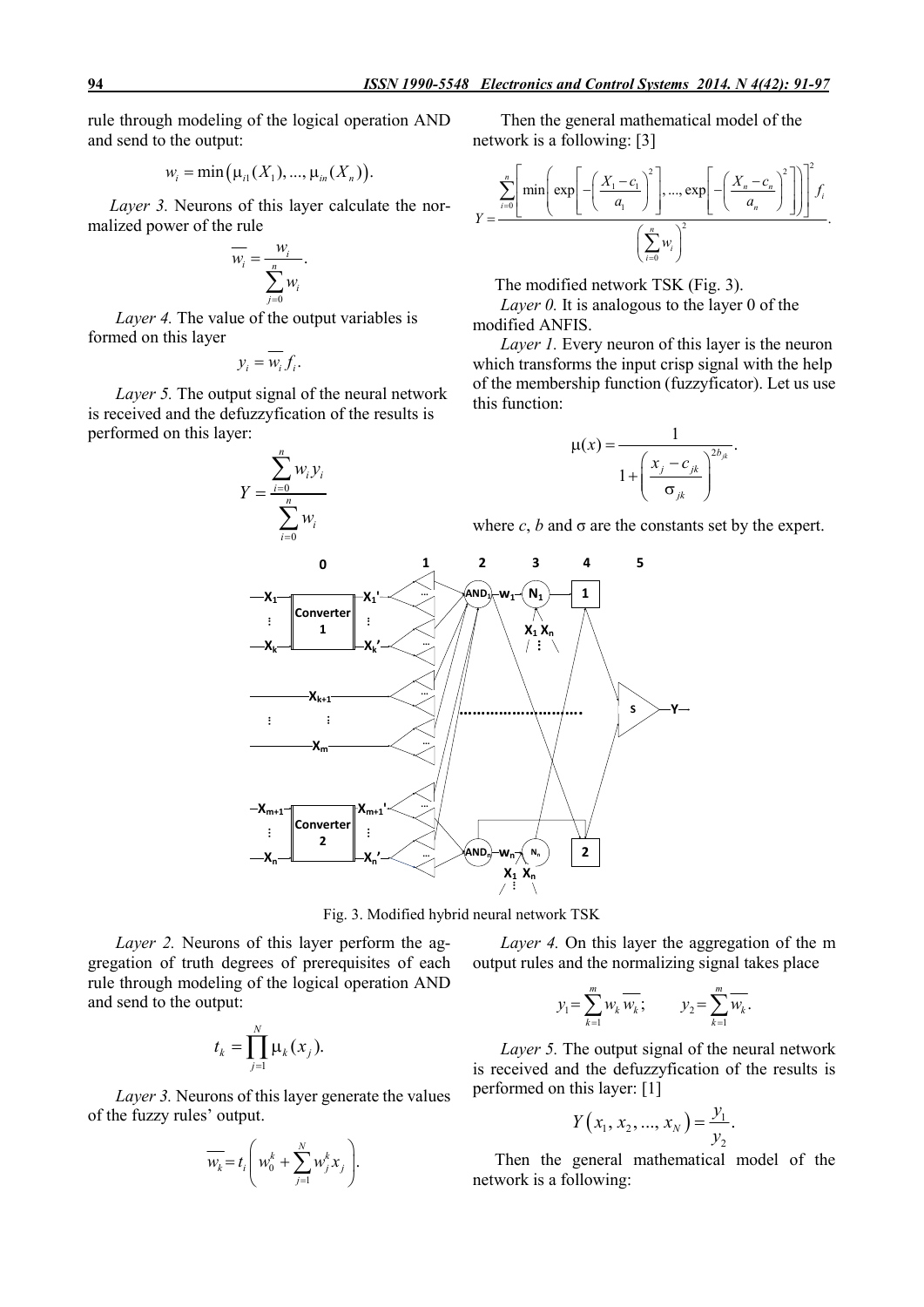$$
Y = \frac{\sum_{k=1}^{n} \left[ \prod_{j=1}^{N} \left( \frac{1}{1 + \left( \frac{x_j - c_{jk}}{\sigma_{jk}} \right)^{2b_{jk}}} \right) \times \left( w_0^k + \sum_{j=1}^{N} w_j^k x_j \right) w_k \right]}{\sum_{k=1}^{n} \left[ \prod_{j=1}^{N} \left( \frac{1}{1 + \left( \frac{x_j - c_{jk}}{\sigma_{jk}} \right)^{2b_{jk}}} \right) \times \left( w_0^k + \sum_{j=1}^{N} w_j^k x_j \right) \right]}.
$$

*Layer 0.* It is analogous to the layer 0 of the modified ANFIS

*Layer 1.* Every neuron of this layer is the neuron which transforms the input crisp signal with the help of the membership function (fuzzyficator). Let us use the function:

$$
\mu(x) = \frac{1}{1 + \left(\frac{x_j - c_{jk}}{\sigma_{jk}}\right)^{2b_{jk}}},
$$

The modified Wang & Mendel's network (Fig. 4).

where  $c$ ,  $b$  and  $\sigma$  are the constants set by the expert.



Fig. 4. Modified hybrid neural Wang & Mendel's network

*Layer 2.* Neurons of this layer perform the aggregation of truth degrees of prerequisites of each rule through modeling of the logical operation AND and send to the output:

$$
t_k = \prod_{j=1}^N \mu_k(x_j).
$$

*Layer 3.* On this layer the aggregation of the *m* output rules and the normalizing signal takes place

$$
y_1 = \sum_{k=1}^m w_k t_k
$$
;  $y_2 = \sum_{k=1}^m t_k$ .

*Layer 4.* The output signal of the neural network is received and the defuzzyfication of the results is performed on this layer: [1]

$$
Y(x_1, x_2, ..., x_N) = \frac{y_1}{y_2}.
$$

Then the general mathematical model of the network is a following:

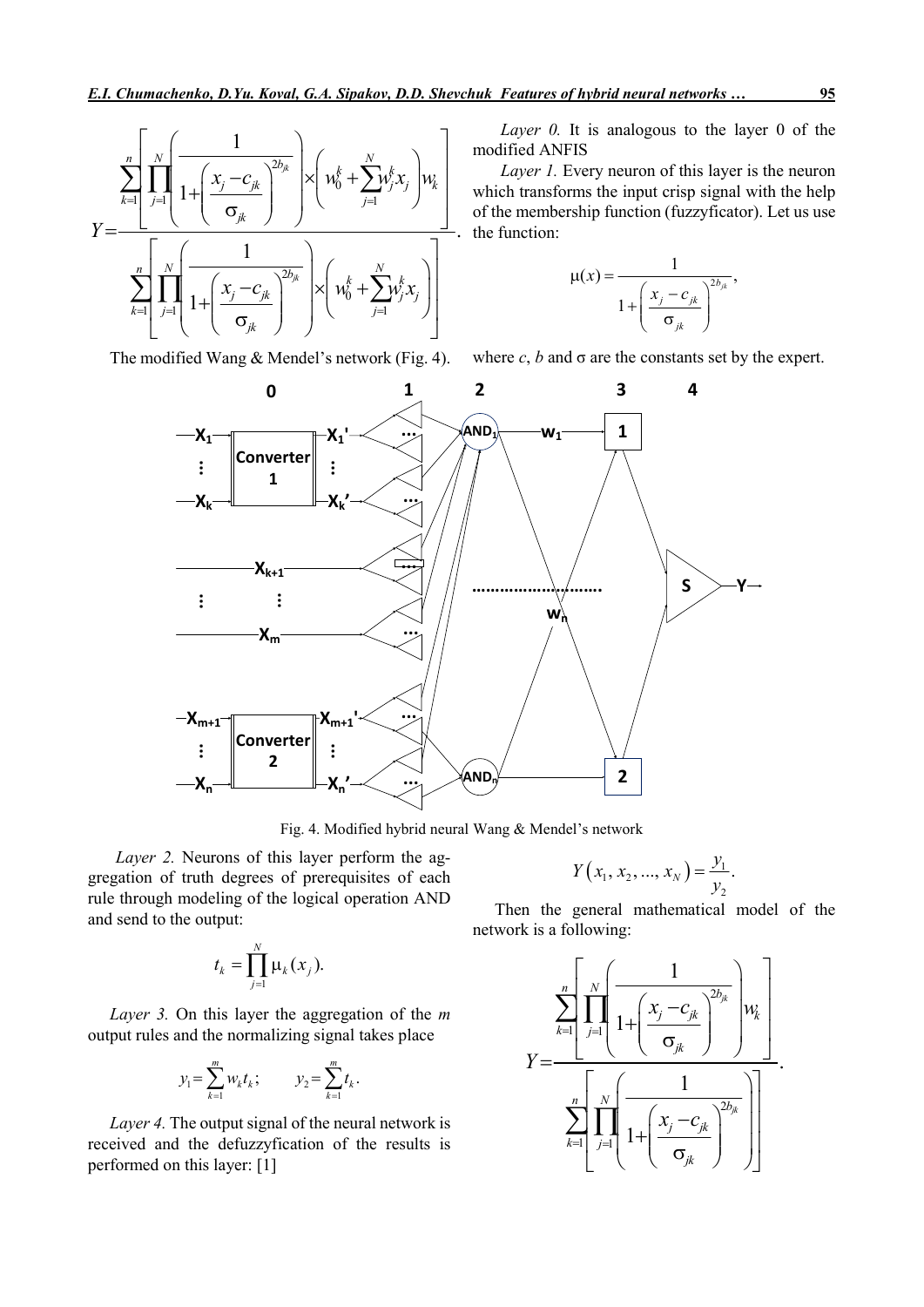### **CONCLUSIONS**

In The proposed approach allows to expand the functionality of hybrid neural networks to process data of the following types: crisp, fuzzy, linguistic and binary.

This allows to use these artificial neural networks as an intelligent element in diagnostic systems.

#### **REFERENCES**

[1] Kruglov, V. V.; Dli, M. I.; Golunov, R .Ju. Fuzzy logic and artificial neural networks. Moscow. Fizmatlit, 2001. (in Russian).

[2] Zade, L. The concept of a linguistic variable and its application to approximate reasoning. Moscow. Mir, 1976. (in Russian).

[3] Zajchenko, Ju. P. Fuzzy models and methods in intellectual systems. Kyiv. Slovo, 2008. (in Russian).

Received 19 October 2014.

Chumachenko Olena. Candidate of engineering. Associate Professor. Technical Cybernetic Department, National Technical University of Ukraine "KPI", Kyiv, Ukraine. Education: Georgian Politechnic Institute, Tbilisi, Georgia (1980). Research area: system analysis, artificial neuron nets. Publications: more than 50 papers. E-mail: chumachenko@tk.kpi.ua

#### Koval Dmitro. Student.

Education: NTUU "KPI", Kyiv, Ukraine. Research interests: fuzzy logic, neural nets. E-mail: kvl\_demon@mail,com

Sipakov Gennadiy. Student. Education: NTUU "KPI", Kyiv, Ukraine. Research interests: fuzzy logic, neural nets. E-mail:  $genasip@mail.ru$ 

Shevchuk Dmitro. Student. Education: NTUU "KPI", Kyiv, Ukraine. Research interests: fuzzy logic, neural nets. E-mail: shedimon@ya.ru

## О. І. Чумаченко, Д. Ю. Коваль, Г. О. Сіпаков, Д. Д. Шевчук. Особливості використання гібридних нейронних мереж з вхідними даними різних типів

Запропоновано модифіковані топології нейронних мереж, які можуть працювати із даними різних типів. Ключові слова: нечітка логіка; гібридні нейронній мережі.

## Чумаченко Олена Іллівна. Кандидат технічних наук. Доцент.

Кафедра технічної кібернетики, Національний технічний університет України «КПІ», Київ, Україна. Освіта: Грузинський політехнічний інститут, Тбілісі, Грузія (1980). Напрям наукової діяльності: системний аналіз, штучні нейронні мережі. Кількість публікацій: більше 50 наукових робіт. E-mail: chumachenko@tk.kpi.ua

## Коваль Дмитро Юрійович. Студент.

Освіта: НТУУ «КПІ», Київ, Україна. Напрямок наукової діяльності: нечітка логіка, нейронні мережі. Е-mail: kvl\_demon@mail,com

# Сіпаков Геннадій Олександрович. Студент.

Освіта: НТУУ «КПІ», Київ, Україна. Напрямок наукової діяльності: нечітка логіка, нейронні мережі. Е-mail: genasip@mail.ru